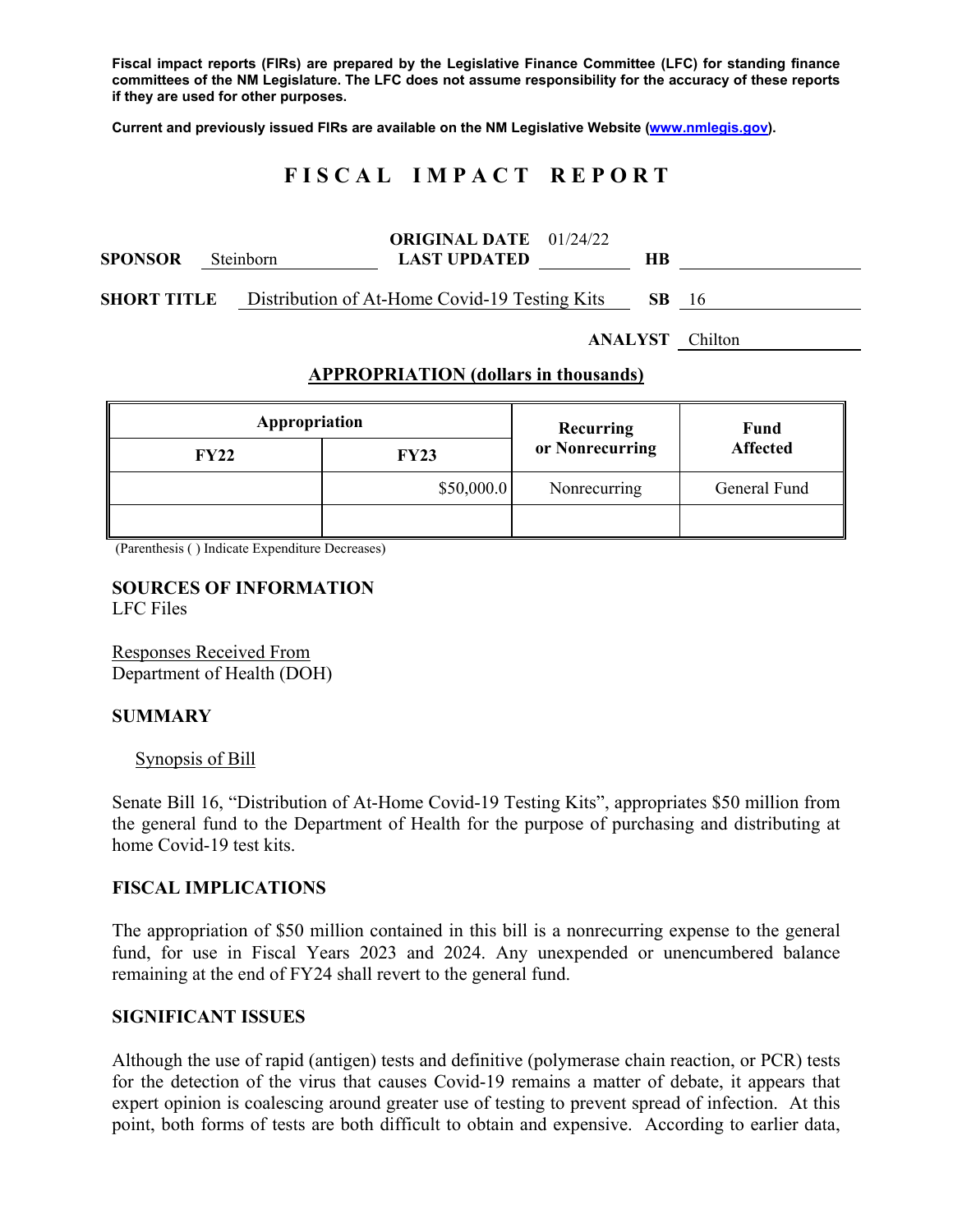## **Senate Bill 16 – Page 2**

rapid tests are generally sufficient for testing symptomatic persons, with adequate sensitivity (ability to detect presence of the virus) and specificity (not giving a false positive result). Those studies showed that they were less likely to be as accurate in those who do not have symptoms. However, very recent data from an as-yet non-peer-reviewed study (published online at https://www.medrxiv.org/content/10.1101/2022.01.05.22268788v1) showed that in children, at least, the rapid test was highly effective:

The rapid antigen test sensitivity rate (ability to identify people for whom the PCR test would detect infection) was 92.7 percent, and its specificity rate (ability to identify people for whom the PCR test would not detect infection) was 98 percent.

The sensitivity was similar for those with symptoms (92.3 percent) and without symptoms (92.6 percent).

The study also found that the negative predictive value (the probability that a person who tests negative has not been infected, as a PCR test would show) was high for both symptomatic (99.2 percent) and asymptomatic (99.7 percent) children and teens.

Rapid tests have at least three advantages

- 1) They are less expensive than PCR tests;
- 2) They are better at detecting when an infected person can return to work; and
- 3) They are rapid results are usually available within 15-45 minutes, as compared to PCR tests, where the results may be available one or more days after the test is taken.

In recent weeks, with the Omicron variant surge, it has been difficult to find a rapid test to purchase or a testing site with available appointments for a PCR test in New Mexico and in most of the United States, complicating such day to day activities as returning to work or to school.

The Department of Health notes that:

Widespread testing has been a cornerstone of prevention efforts: by detecting infections early, efforts can be made to quickly isolate the person, and quarantine potentially infected contacts, so that the risk of further transmission is reduced. This helps to reduce the impact not only on individuals and their families, but also on communities by reducing hospitalizations and disruptions to infrastructure (e.g., schools, businesses).

Multiple testing options exist, including labs that provide polymerase chain reaction (PCR), point-of-care antigen and PCR-like tests, and over-the-counter tests available for purchase (e.g., pharmacies, Amazon, etc.) or through other sources (e.g., New Mexico rapid antigen test distribution; federal distribution [as noted below]).

Over-the-counter ("home") tests, in particular, offer a lower-cost, convenient option for community members to get timely results that can impact decision making – although this is can be offset somewhat by the lower sensitivity of these tests. It is projected that increasing access to testing can reduce the significant health and economic impacts of the Covid-19 pandemic (https://www.sciencedaily.com/releases/2022/01/220118125144.htm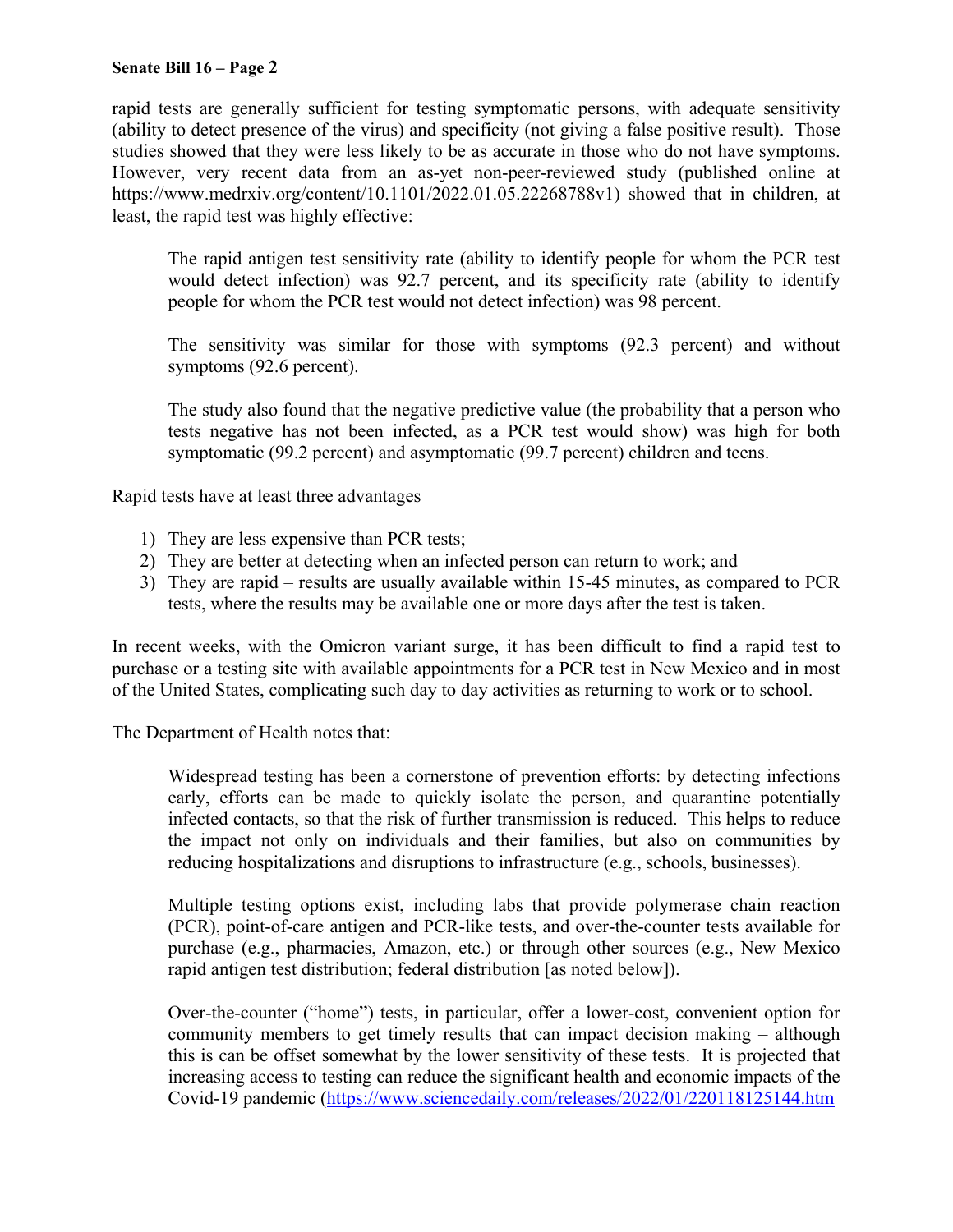## **Senate Bill 16 – Page 3**

On January 17, 2022, the state of New Mexico launched a free in home rapid testing program. The Department of Health stated that it had ordered one million tests every two weeks to distribute to New Mexicans. On January 18, 2022, the federal government made available a website, covidtests.gov, at which all Americans can order up to four rapid tests, to be mailed by the end of January 2022. It is unclear how these state and federal programs would interact with the results of Senate Bill 16.

The cost of a two-pack of tests (when they can be found) for an individual is about \$25, making their purchase on a frequent basis difficult for those with limited means. To this point, DOH notes that "Distribution that focuses on communities and populations with low socioeconomic status may help to reduce this barrier to testing," and may also make health disparities in Covid-19 disease outcomes less stark with the timely notification of positive results from a program of easy antigen test availability.

DOH delineates its use of the appropriation as follows:

- Rapid Antigen Tests: currently ranges from \$5-\$10/test estimate \$7/test
	- o Ability to purchase approximately 5 million tests (propose ordering in waves of approximately 525,000 tests/quarter to limit warehousing size and meter supply with demand) = approximately  $$35,000,000$
- Staffing:
	- o Warehousing receipt/storage/distribution of mass supplies: Stock Clerks and Order Fillers O (R5081O) – Pay band  $30$  – midpoint \$25,142/year - x 2 FTE x 2 years = \$100,568 x 1.39 benefits = \$139,789
		- Note: if direct shipping to citizens, may need 5 additional FTE for packaging (10 packages/hour x 2,080 h/year =  $20,000$  packages/year x 5 staff = 100,000 packages total/year) x 2 years = additional  $$698,945$

Total salaries  $= $139,789$  to  $$838,734$  depending on storage model

- Warehouse operations
	- $\circ$  Rent/lease may include utilities, security, insurance  $-20,000$  sq ft approximately \$5,000/month x two years =  $$120,000$
	- o Equipment
		- Forklift =  $$30,000$
		- Pallet jack =  $$5,000$
- Distribution cost depends on distribution model propose distribution through existing infrastructure (e.g., health councils, City and County Emergency Managers, public health offices, etc.) where costs may be minimal.
	- $\circ$  If direct shipping to homes, consider 6 tests/request = 830,000 million shipments may need:
		- Online and telephone ordering contract for  $$200,000$  for two years
		- Boxes, Tape, Labels  $$2/s$ hipment =  $$1.7$  million for two years
		- Shipping costs (USPS, FedEx)  $$10/box = $8.3$  million for two years

Note: if this model is not used, the approximately \$10 million for direct distribution would be used to purchase an additional approximately 1,500,000 tests.